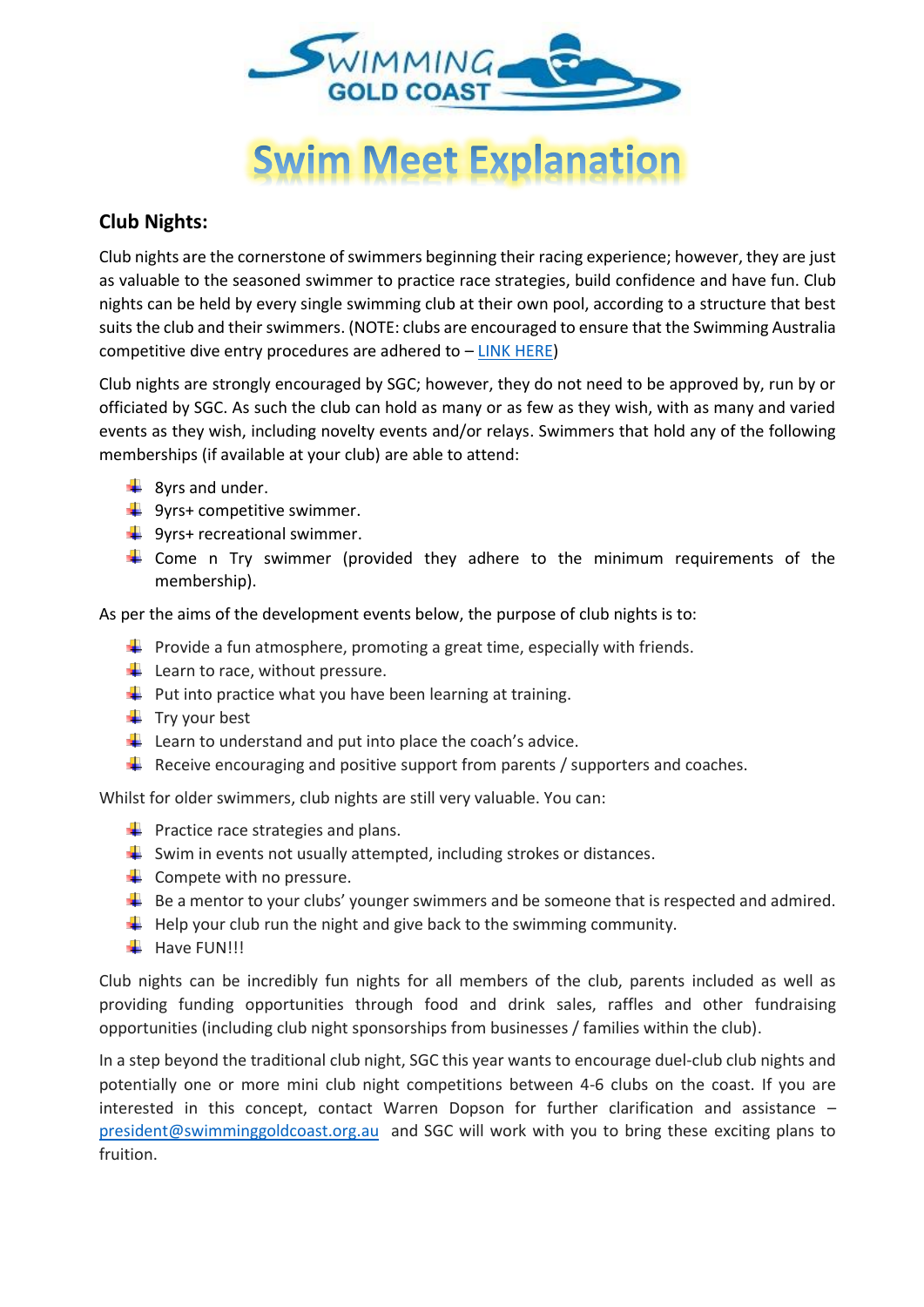

## **Development Carnival:**

Development Carnivals can be run by SGC; however, they are usually hosted by a SGC affiliated swimming club. Swimmers are not required to have achieved a qualifying time to enter any event, however, they must be a competitive member of any Swimming Australia affiliated swimming club (Currently either an 8yrs & under or a 9yrs+ competitive swimmer membership). NOTE: some meets may be open to SGC affiliated club members only.

Development carnivals are entry level meets intended to introduce swimmers, at the younger age groups, to the world of competitive swimming. Entry at a development carnival is open to the following ages.

- Short-course events:  $6 11$ yrs only swimmers aged 8yrs+ can swim in 50m events.
- $\downarrow$  Long-course events: 8 11years

These meets are designed to run no longer than 3-4 hours and follow a recommended events program, with the main objectives being:

- $\downarrow$  A fun atmosphere, promoting a great time, especially with friends.
- $\overline{\phantom{a}}$  Learning to race, without pressure.
- $\downarrow$  Putting into practice what you have been learning at training.
- $\ddot{+}$  Trying your best (More important than results you can't control others, so make sure you try your hardest and the improvements and results will come)
- Learning to understand and put into place the coach's advice.
- $\ddot{\phantom{1}}$  Receiving encouraging and positive support from parents / supporters and coaches.

SGC encourages clubs to think of out of the box for themes, races and awards to make the carnival fun, eventful and memorable. E.G – a bungee trampoline or blow-up obstacle course outside the pool, an Australian swimmer appearance / demonstration, standard relays, non-standard relays, a handicap race, random hot heats (with prizes) etc. We are looking for these meets to be memorable and enhance the prospects of kids loving the sport of swimming!!!

Times achieved at these meets may be used to qualify for Preparation meets and Regional Championships, if applicable. Rule tolerances will be applied to all 25m events and participation awards only may be presented for any event using rule tolerances.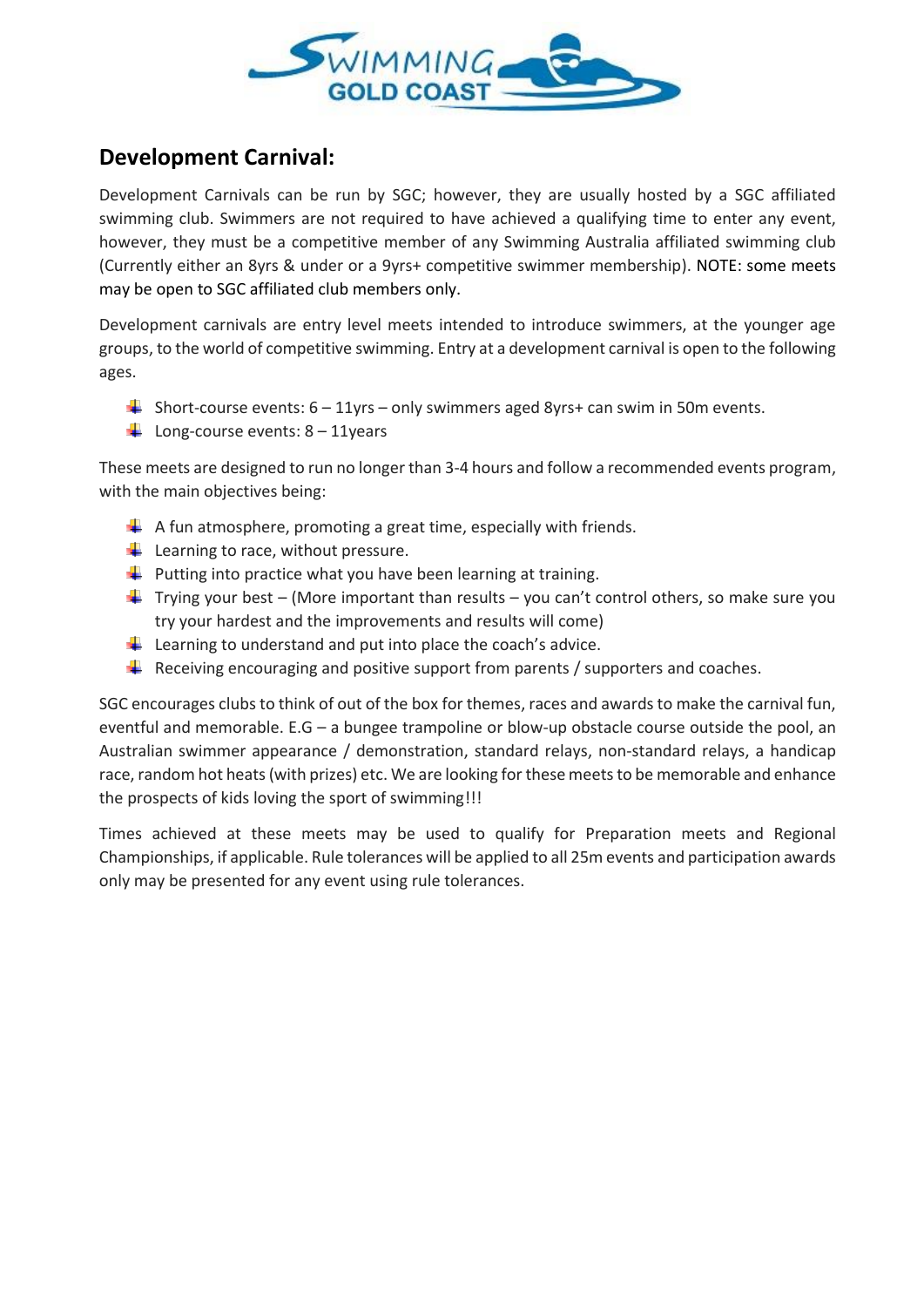

### **Transition Meets:**

Transition Meets are, again, run by SGC or, more generally, an affiliated swim club. Swimmers are not required to have achieved a qualifying time to enter any event, however, they must be a competitive member of any Swimming Australia affiliated swimming club (Currently a 9yrs+ competitive swimmer membership). NOTE: some meets may be open to SGC affiliated club members only.

Transition meets are the second tier of swim meets on the performance pathway with the purpose being to transition from the development phase of race meets into a higher level of competition. Whilst still designed to be fun and exciting for all swimmers, transition meets:

- $\frac{1}{\sqrt{2}}$  Are more about learning to perform at your potential.
- $\downarrow$  Have a larger range of events and distances for swimmers to engaging in.
- $\frac{1}{2}$  Don't have rule tolerances
- $\ddot{+}$  Provide numerous opportunities to qualify for higher level meets and championships.

At these meets, swimmers will need to:

- $\bigstar$  Be more self-sufficient and self-aware.
- $\ddot{\text{+}}$  Understand that personal bests may not be achieved constantly, due to the practice of differing race plans and strategy implementation.
- $\triangleq$  Accept that other swimmers mature at different rates and results may vary accordingly.
- $\ddot{+}$  Most importantly, making yourself the competition is the only true guide of performance at this level.

Transition meets, as part of the SGC calendar, are open to swimmers that are 10yrs and over, at the time of the meet. The following specific requirements of a transition meet must be adhered to:

- Swimmers can enter a maximum of 8 events at any meet.
- $\downarrow$  Only swimmers aged 11yrs and over will be able to enter 200m events
- $\pm$  50m events to be conducted at each meet.
- $\overline{\text{+}}$  No 800m or 1500m events will be offered, unless over a 2-day meet.
- $\downarrow$  All swimmers in 400m+ events MUST check-in at least 1 hour prior to schedule event start time.
- $\downarrow$  Rule Tolerances are not applied at these meets.
- $\frac{1}{2}$  Novelty events, such as a handicap event, hot heats, splash for cash events etc, are encouraged to provide an exciting and fun element to the meet.

Changes to this meet structure aim to limit meet run times to no longer 6 hours.

Times achieved at transition meets can be used for all other meets, including Preparation meets, Regional, State and National Championships.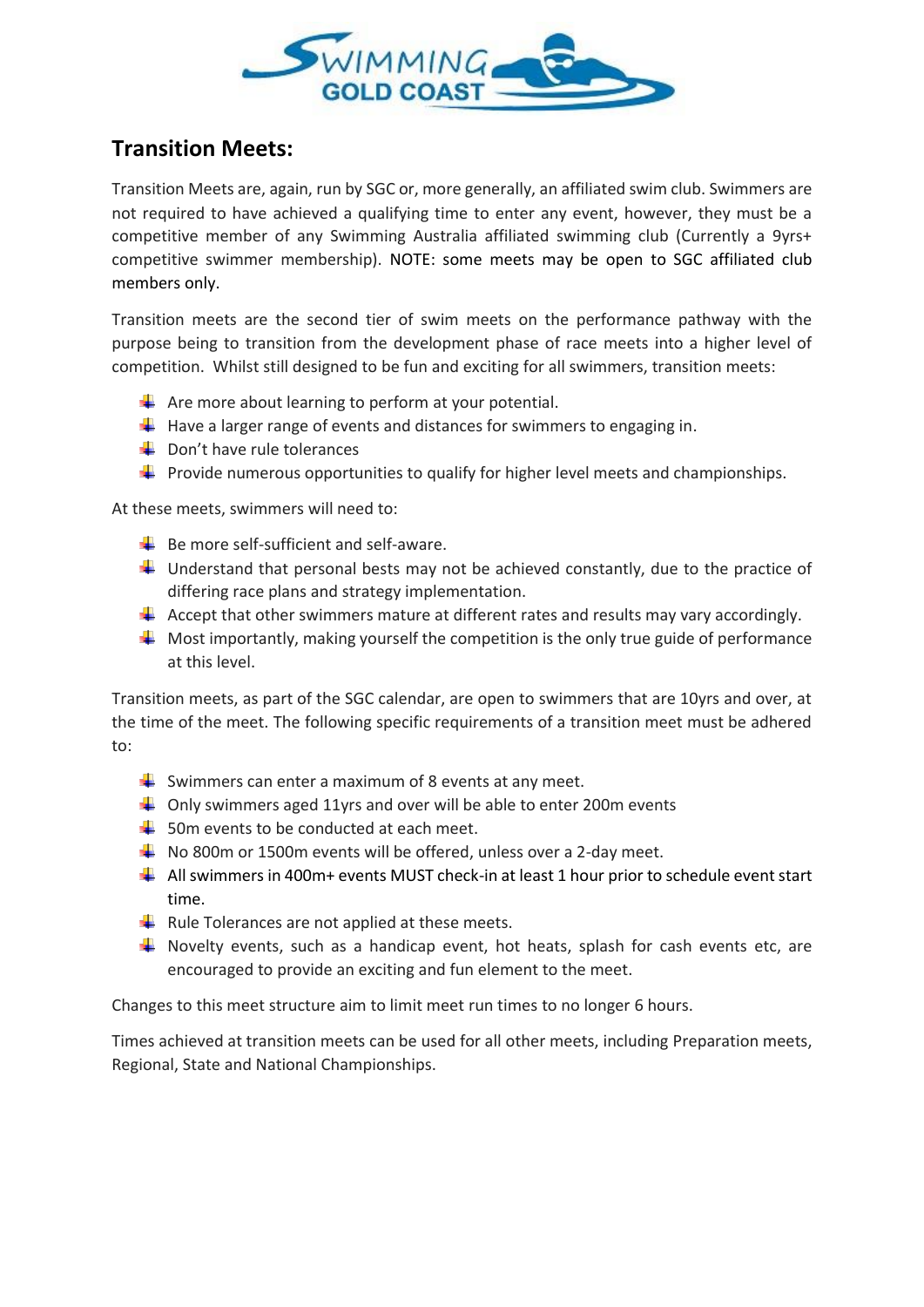

#### **Preparation Meets:**

Preparation Meets may also be run by SGC, but more generally, they will be hosted by a SGC affiliated swimming club and are considered the next step on the pathway towards higher performance championship meets. The purpose of these meets is to allow swimmers to experience a high-level meet with the aim of preparing them for even higher-level Championships. This preparation may include:

- $\frac{1}{\sqrt{2}}$  Being put under mildly stressful situations.
- Learning to be self-sufficient including race readiness, nutrition throughout the meet, meet awareness and turning up to swim on time etc.
- $\leftarrow$  Practicing race strategies.
- $\frac{1}{2}$  Self-analysing and constructive advice from themselves and their coaches.
- $\ddot{\phantom{1}}$  Swimmers at this level will still need positive support and understanding from their parents, supporters and friends.
- $\ddot{+}$  Still having fun whilst swimming if you are not having fun what do you need to change?

Preparation Meets, as part of the SGC calendar, are open to swimmers that are 12yrs and over, at the time of the meet, however, special consideration may be provided for swimmers that will age up by the next QLD Championship. All swimmers must be a competitive swimming member of an affiliated swimming club.

The following specific requirements of a preparation meet must be adhered to:

- $\downarrow$  All events 200m and over will have required qualifying times (recommended by SGC, but ultimately decided by the hosting club).
- $\frac{1}{2}$  50m events to be used as specific promotional events only will not be in templates, unless it is a 2-day meet.
- $\ddot{+}$  Swimmers entering 800m and 1500m events without previously completing the event may request a manual entry through their coach to the hosting club, provided they have met the 400m qualifying time.
- $\downarrow$  All swimmers in 400m+ events MUST check-in at least 1 hour prior to schedule event start time.
- $\ddot{\phantom{1}}$  All preparation meets must enable use of an alternative pool for swimmer warm-up and cool-down procedures.
- $\downarrow$  Rule Tolerances are not applied at these meets.
- Swimmers can enter a maximum of 6 events per day for a 2-day meet, or 8 events if it is a single day meet.
- $\downarrow$  May, at the request of the hosting club and approval of SGC, provide a provision for event heats and finals, depending on timing relative to QLD or Australian Championships.

Preparation meets may run over one or two days, preferably a Friday night and Saturday, if they are to be a 2-day event. Times achieved at Preparation Meets can be used for all other meets, including Regional, State and National Championships.